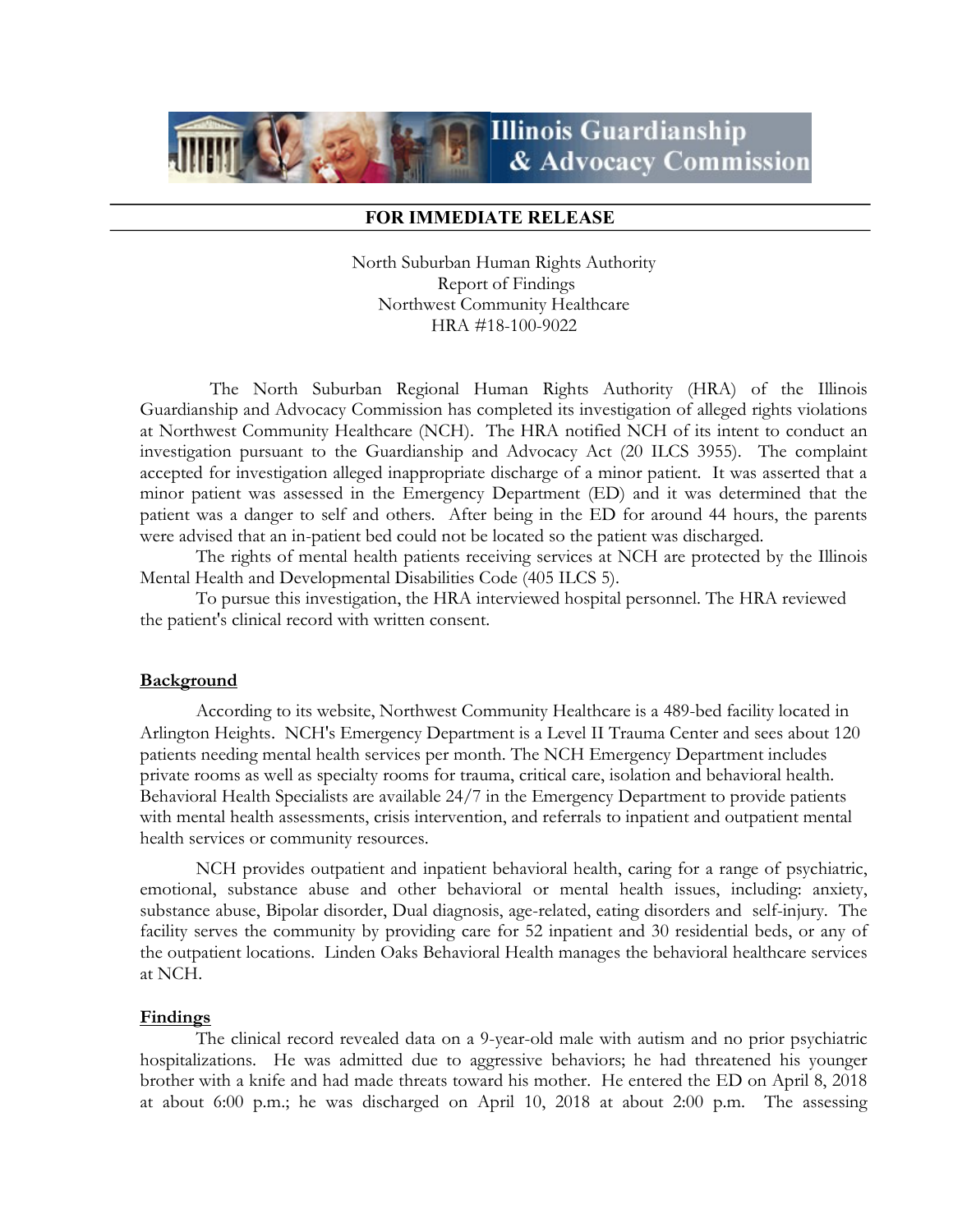Psychiatrist recommended that staff members proceed with efforts to place the patient on an inpatient psychiatric unit due to the aggressive behavior. It was also noted that the mother felt unsafe for him to be home. It was noted that the psychiatric liaison began working on placement. The mother was advised that placement might be challenging that night and it was noted that she understood the challenge. On the  $9<sup>th</sup>$ , it was documented that the patient unintentionally hit his arm on a cart and then started punching himself because he was upset about hitting his arm. His brother visited this day and the mother reported that the patient ran up to him and "flicked" him in the eye. Other than these behaviors, the patient was observed to be calm, cooperative, resting, no distress noted, ate well, sleeping, etc.

 The clinical record contained a Behavioral Health Placement chart that showed what shift called for placement (day, evening), the name of the facility contacted, the time of the call, the status of the call, and comments. The chart showed that numerous contacts were made on both shifts to numerous hospitals within the state, all without success as no beds were available.

On April  $10<sup>th</sup>$ , a Psychiatric Nurse Liaison met with the patient and his father. It was noted that per staff and the patient's father, the patient's behavior had been more appropriate that day. The father reported his frustration that appropriate placement had not been secured. The father reported that he had made an appointment for an outpatient Psychiatrist for May 24, 2018. It was then documented that the patient and his father met with the Physician who recommended medication and provided a prescription. The father reported that he felt safe taking the patient home. The patient denied suicidal or homicidal ideation and no symptoms of psychosis were noted. It was documented that the patient's Pediatrician was updated with the plan of care and the Physician ordered discharge.

 The Physician discharge summary documented that "initially, inpatient psychiatric admission was recommended, yet the placement on the inpatient unit is difficult to accomplish and the boy is getting more restless in waiting for the placement in the ED room. Parents are also uncomfortable with this situation and now they believe that they would be able to care for him at home with medication, Abilify, that he used to be in the past, awaiting an appointment with a pediatric psychiatrist on May 24. No aggressive behaviors here in the ED. The patient is interacting well with parents and does not threaten them".

 At the site visit, the HRA meet with the Psychiatric Nurse Liaison – the Physician was also scheduled to attend the meeting but she was running late. The Liaison firstly stressed that she does not have the authority to discharge a patient-this decision can only be made by a Physician. She did say that all efforts were made to find placement for this patient and she can certainly understand the frustration of the parents. She stated that while in the ED, the patient never required any behavioral intervention and she was concerned if he remained in the ED, his behavior might become worse. When asked if anything would have been done differently, it was stated that the patient was well cared for and repeated contacts were made for placement. It was felt that they did everything they could for this patient.

### **Conclusion**

 Pursuant to Section 3-503 of the Illinois Mental Health and Developmental Disabilities Code, "a) Any minor may be admitted to a mental health facility for inpatient treatment upon application to the facility director, if the facility director finds that the minor has a mental illness or emotional disturbance of such severity that hospitalization is necessary and that the minor is likely to benefit from inpatient treatment. Except in cases of admission under Section 3-504, prior to admission, a psychiatrist, clinical social worker, clinical professional counselor, or clinical psychologist who has personally examined the minor shall state in writing that the minor meets the